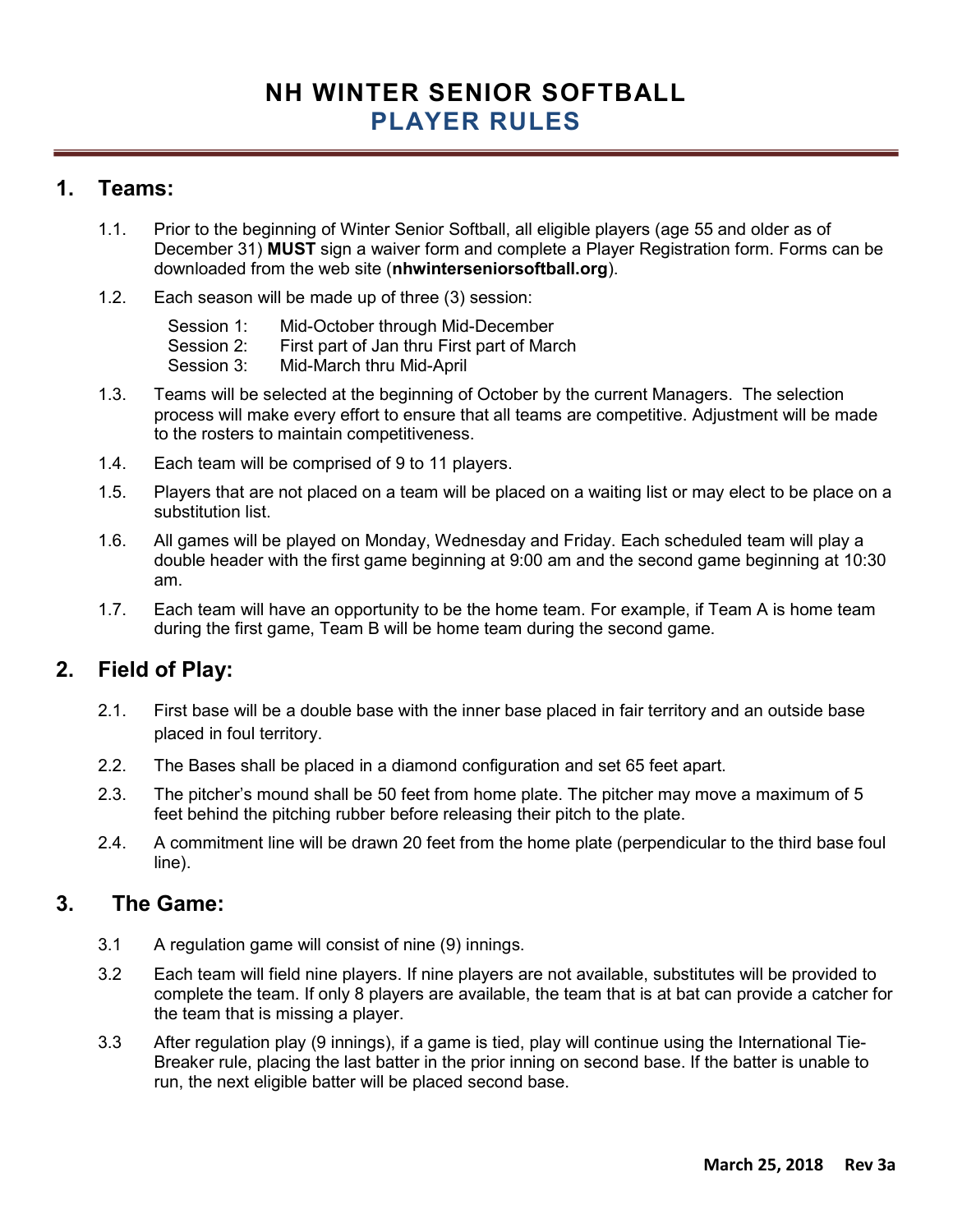### NH WINTER SENIOR SOFTBALL PLAYER RULES

- 3.4a. Courtesy runners may be used only for players who request one due to difficulty running caused by a temporary or permanent injury. Any player on the team line-up is eligible to be used as a courtesy runner. Courtesy runners cannot be used for a competitive advantage.
- 3.4b. If a courtesy runner is on base and if it's their turn to bat, another courtesy runner can be used as the runner without recording an out.
- 3.5 Balls hitting the side nets and angled upper side nets will be considered foul resulting in a dead ball strike. There will be NO advance by on base players.
- 3.6 The batter is declared out upon hitting a foul ball on third strike. If a fly ball is caught in playable territory, the ball remains live and runners may advance at risk of being put out.
- 3.7 Offensive players may over run second or third base to avoid possible collisions. The runner **MUST** return to the overrun base immediately before advancing to the next base. If the runner does not return to the base and continues on to the next base, no out is recorder and the runner MUST return to previous base.
- 3.8. The "No Tag Rule" When retrieving over throws to first base and the runner attempts to advance to second base, if the defensive player elects to throw the ball to second, the runner must reach second base prior to the ball being caught by the defensive player. The runner may return to first base provided, they have not touched second base, but must be tagged out. Sliding is allowed by the runner when returning to first base. When advancing to a base, the runner **MUST** avoid any contact or collision with the defensive player or risk being called out by the umpire.

NOTE: The "No Tag Rule" shall apply to all players/runners advancing from any base once the ball is in play.

NOTE: Collisions at any base will not be tolerated. This is intended to prevent possible injury to the defensive player as well as to the runner. Balls that are hit into the upper netting in fair territory are in play. If a defensive fielder catches the ball after it hits the overhead netting an out will be declared.

- 3.9 The infield fly rule is **NOT** in effect for indoor softball.
- 3.10 Intentional bunting and half-swing are prohibited. A full swing must be taken.
- 3.11 The right fielder is not allowed to throw out the batter/runner at first base. However, with a runner on first base the right fielder can throw the ball to second base for the force out.
- 3.12 Any batter that hits the right field or right center field canvas area on a fly will be awarded a double and all runners may advance two bases.
- 3.13 Any batter that hits the left field or left center field canvas area on a fly will be awarded a double and all on base players may advance two bases.
- 3.14 If any part of the netting above the canvas area in left or right field is hit, the batter will be awarded a home run. If the ball is tipped by an outfielder and the ball hits the outfield netting, it will be deemed a home run.
- 3.15 Any batted fair ball that stays in the netting will be considered a "no pitch" and the count will remain as is prior to the "no pitch".